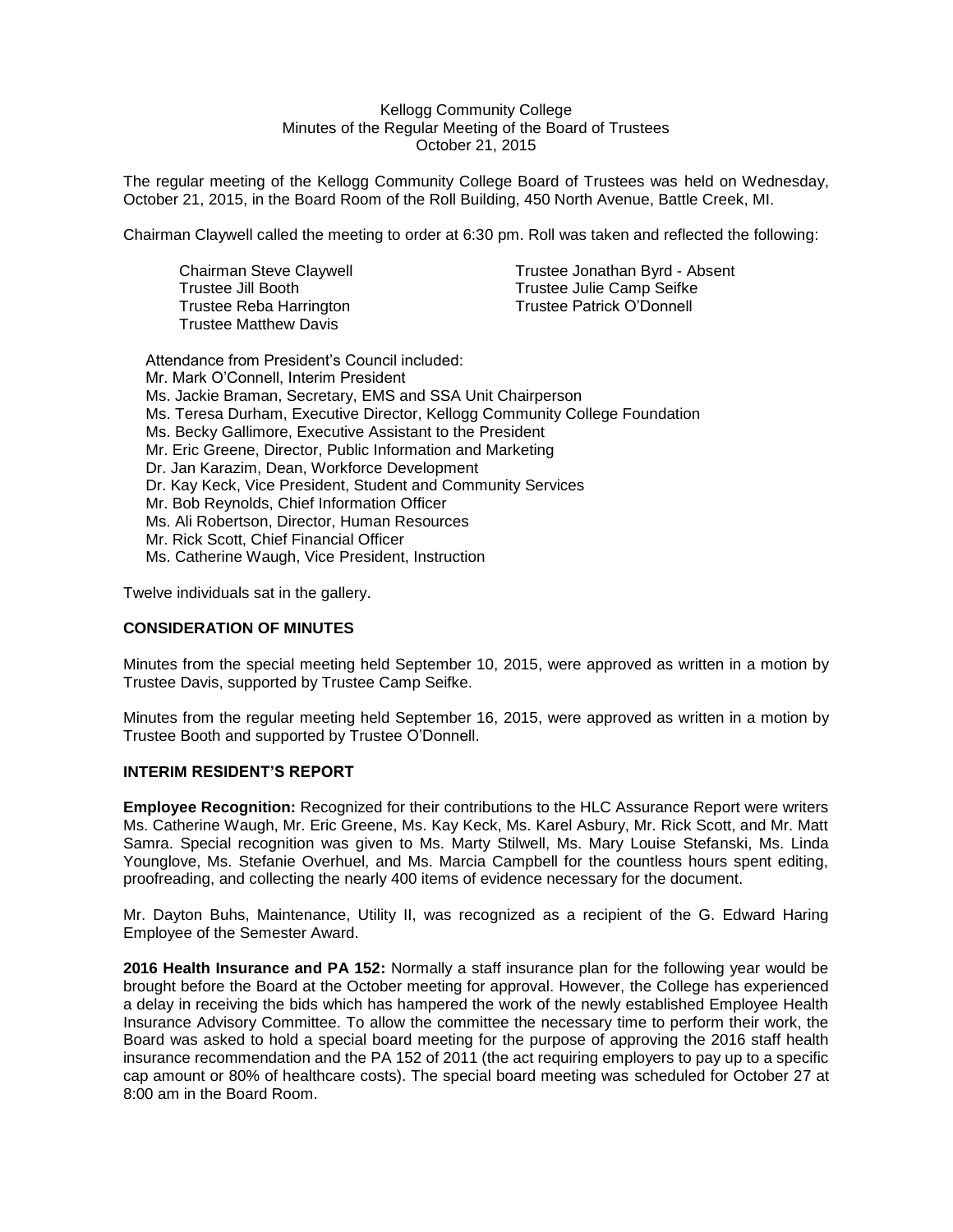**21st Century Update:** Mr. Mark O'Connell provided an update to the Board regarding equipment purchased for the dental clinic through the Community College Skilled Trades Equipment Grant (CCSTEP) grant. The College took advantage of the disruption during installation of the equipment to correct previous accreditation concerns with regards to a separate sterilization room, a new patient Xray room, and a new male hygienist locker room. Approval to use special millage funds designated for capital improvement to cover the nearly \$99 thousand in renovations due to accreditation concerns was asked for later in the meeting as an action item.

Mr. O'Connell provided a slide show for the Board showing the timeline and budget plans for the RMTC/TIFA addition. Construction will begin at the end of November with completion slated for July of 2016. The Board approved the budget and construction schedule later in the evening as an action item. A ground breaking ceremony for the 8,400 square foot addition is scheduled for November 13.

**Holtyn Wellness Contract:** The College renewed its contract with Holtyn and Associates of Kalamazoo for another year beginning November 1, 2015. The College has maintained a contract with Holtyn since 2007 to provide one-to-one worksite wellness coaching to employees desiring to participate in the program. The program has had a significant impact on reducing heart disease risk factors for the 130 participants. The annual cost of the contract is \$37,440 or approximately \$288 per employee.

**Faculty Senate Update:** An update for the Board regarding the Faculty Senate was provided by Ms. Catherine Waugh. The Senate began their first meeting on September 18 by electing officers and setting a regular meeting schedule. Since then they have addressed committee representation and began a conversation regarding the use of an online course evaluation system. Ms. Waugh continued her report to the Board by expressing her appreciation for the collaborative approach from the Senate in getting people involved to pilot the new evaluation system and for their openness in providing advice on critical college issues. Senate member Ms. Julie Roberts, Faculty/Coordinator of PTA, was present at the meeting and conveyed how much everyone is engaged in being able to contribute and move the College forward. Mr. Mark O'Connell expressed his appreciation for the Senate's work also and asked for that to be conveyed back to the members.

**KCC Foundation Update:** Ms. Teresa Durham thanked the Board for their participation at the recent Davidson rededication and the annual scholarship dinner. The Foundation received a gift from the trust of deceased science faculty member Mr. Sid DeBoer and renewed a partnership with the Battle Creek Community Foundation regarding the Nurse Aide Certification Testing Scholarship.

**Website Changes:** Twenty pages on the College's website were updated due to suggestions received from staff at the recent Idea Exchange meetings held during General Session. Public Information and Marketing Director Mr. Eric Greene highlighted the work of the Enrollment Management Committee in putting it all together as he provided a demonstration of the updated pages. The changes are just in time for Spring registration scheduled to begin on October 26.

**Financial Aid Cohort Default Rate:** Due to the diligent work of the Financial Aid Department, the cohort default rate for KCC has dropped within one year from 25.8% to an acceptable 19.7%. Of the 28 community colleges in Michigan, KCC was one of only six that were able to reduce their rate without the use and expense of a third-party servicer.

**Early College Follow-up:** Mr. Mark O'Connell reported on the continued work being done with the K-12 schools regarding early college. Regular meetings are being held and the College is doing everything possible to assist the schools in getting their proposals submitted to the State.

**2016 Election Information:** Filing deadlines for the 2016 election were included in the board book. Both Trustees Booth and Davis are fulfilling the last year of their current six-year terms and will be up for reelection.

**EAC Lease and Operational Agreement:** The lease and operational agreement between KCC and Marshall Public Schools Eastern Calhoun Early College (ECEC) were updated and renewed to reflect current room usage and operational changes at the EAC.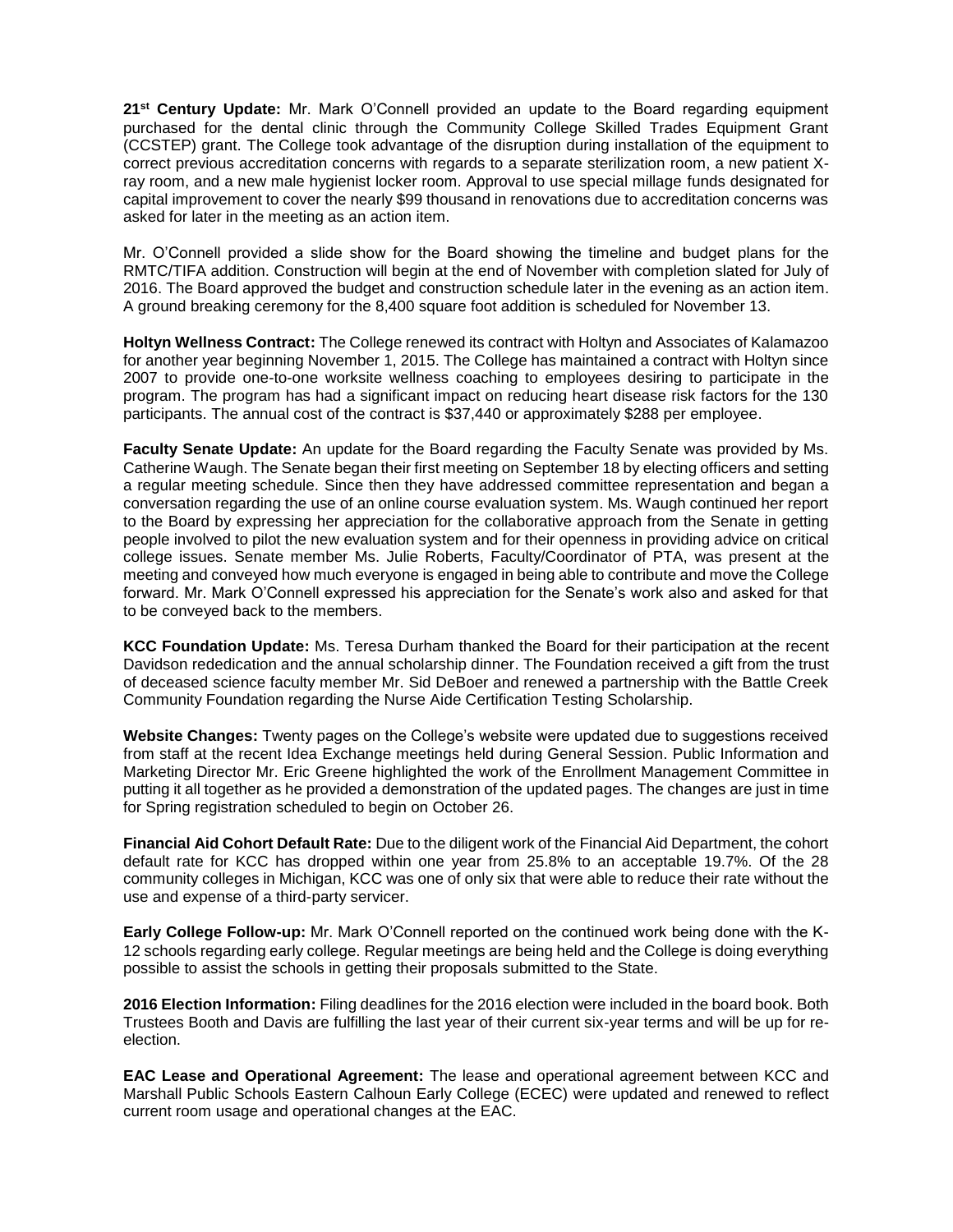**Scholarships and Grants:** This month, the College received \$15,316 in scholarships.

# **BOARD REPORTS AND REQUESTS**

Chairman Claywell took the privilege to congratulate Trustee Davis for being recognized as Michigan Realtor of the Year.

## **CITIZEN/STAFF REQUESTS AND COMMENTS**

None.

## **ACTION ITEMS**

**Bruin Bots Annual Report:** With a motion by Trustee Davis, supported by Trustee Harrington, the Board approved the year-end report provided to United Way of the Battle Creek and Kalamazoo Region as partial funder of the Bruin Bots program.

**Consent Agenda:** In a single motion by Trustee Davis, supported by Trustee O'Donnell, the Board agreed to a consent agenda and approved the following items:

- 1. **Capital Outlay Plan:** Approval of the Capital Outlay Plan makes KCC eligible to receive funding if appropriation of capital project monies should occur. The plan includes the 2016 capital outlay request for renovation and an addition to the RMTC.
- 2. **Veteran's Month Resolution:** November 2015 was declared by the Board to be Military Veterans Awareness Month at KCC.
- 3. **Financial Statements:** The September 2015 financial statements were approved as written.
- 4. **Personnel Items:** The following personnel items were also approved as part of the consent agenda:

### **Lane Change**

| Bradley Ward | Professor, Business                                                         |
|--------------|-----------------------------------------------------------------------------|
|              | (effective August 18, 2015; from Master's Lane 30, Step 7, to Master's Lane |
|              | 60, Step 7, 2015-2016 annual salary \$68,890)                               |

#### **Position Reclassification**

| Abbie Brennan                                                                                                          | Secretary, Lifelong Learning<br>(effective June 17, 2015; Support Staff, from O&C II, Step 5, to O&C III,<br>Step 5, 2015-2016 hourly salary \$20.10)                                  |
|------------------------------------------------------------------------------------------------------------------------|----------------------------------------------------------------------------------------------------------------------------------------------------------------------------------------|
| Patricia Halder                                                                                                        | <b>Staff Assistant, Library Technical Services</b><br>(effective July 2, 2015; Support Staff, from Technician, Step 6, to Staff<br>Assistant, Step 6, 2015-2016 hourly salary \$22.84) |
| <b>Temporary Assignment Extension</b><br>Jason Moore<br>Instructor, Industrial Trades<br>(extended to January 1, 2016) |                                                                                                                                                                                        |
| <b>Retirement Notice</b>                                                                                               |                                                                                                                                                                                        |

| Beth Krauskopf | Professor, Nursing (30 years) |
|----------------|-------------------------------|
|                | (effective December 31, 2015) |

All salaries reflect the current extension of 2014-15 wages. If this status changes, salaries would be adjusted accordingly.